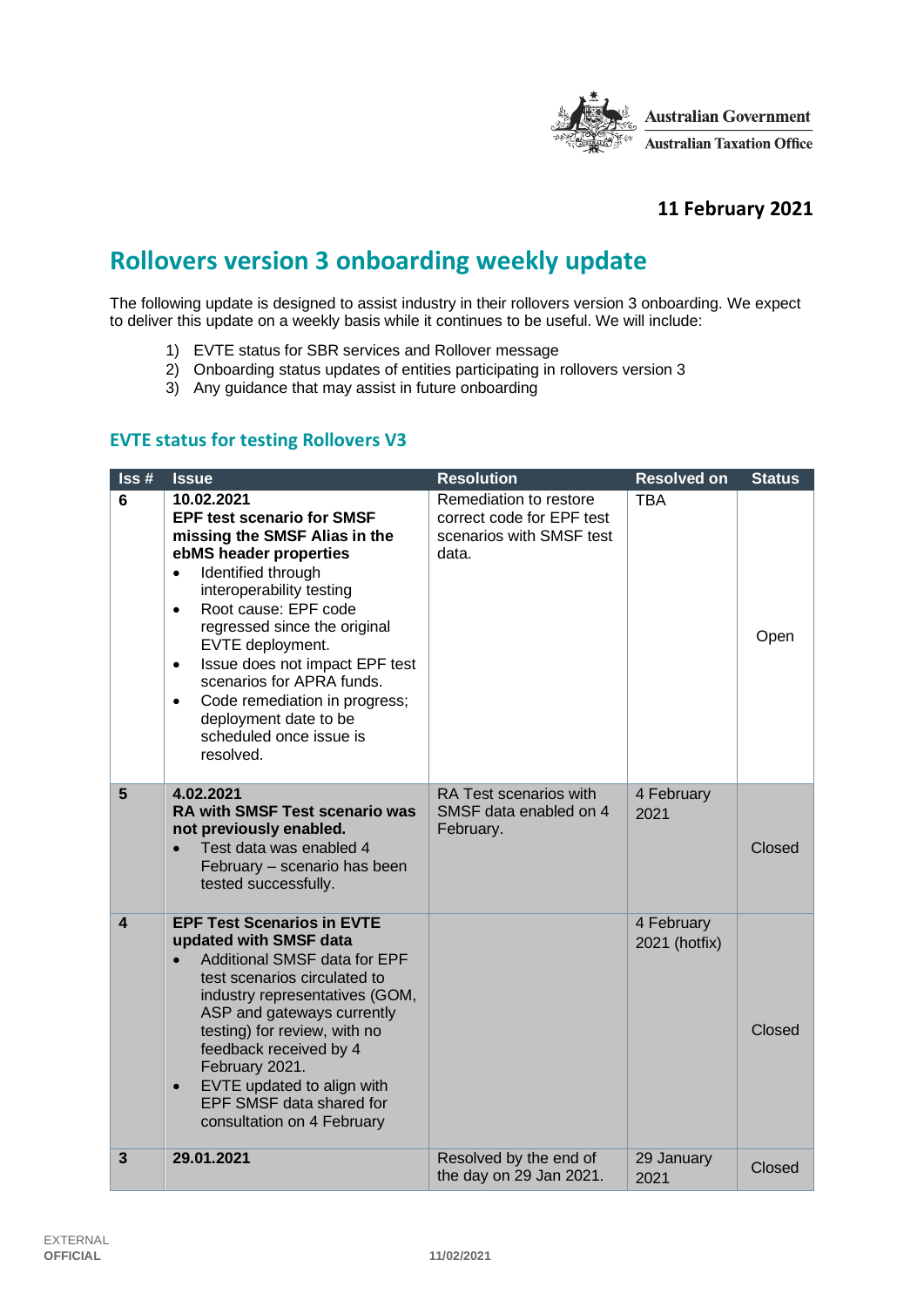|                | [Defect] EVTE Test Harness<br>unavailable on 20 Jan 2021<br>preventing testing of RA<br>Caused by internal environment<br>issue impacting outbound<br>messages<br>Resolved by the end of the day<br>$\bullet$<br>on 29 Jan 2021                                                                             |                                                                        |                             |        |
|----------------|-------------------------------------------------------------------------------------------------------------------------------------------------------------------------------------------------------------------------------------------------------------------------------------------------------------|------------------------------------------------------------------------|-----------------------------|--------|
| $\overline{2}$ | 15.01.2021<br>[Defect] EPF ContextID greater<br>than 40 characters issue<br>Identified through<br>interoperability testing<br>Scenario has been tested<br>successfully with an EPF for an<br>APRA fund.                                                                                                     | <b>EPF ContextID reduced to</b><br>a value less than 40<br>characters. | 2 February<br>2021 (hotfix) | Closed |
| 1              | 15.12.2021<br>[Defect] RA and RAS sample<br>payloads contained 8 digit TFNs<br>instead of 9 digit TFNs<br>Identified through early review<br>$\bullet$<br>of RA test files provided<br>Shared with ATO on 15 Dec<br>$\bullet$<br>2021<br>RA and RAS data change<br>$\bullet$<br>release on 4th Jan to EVTE. | RA and RAS test<br>scenarios updated with 9<br>digit TFNs.             | 4 January<br>2021 (hotfix)  | Closed |

## **EVTE status by test scenario grouping**

|                 | <b>Test scenario group</b>                         | <b>Status</b>                             |
|-----------------|----------------------------------------------------|-------------------------------------------|
| 1               | ATO initiated USM Rollover Request                 | <b>Available to test</b>                  |
| 2               | Gateway respond to Test 1 with USMOR               | <b>Available to test</b>                  |
| 3               | Gateway initiate USM Rollover Request              | <b>Available to test</b>                  |
| $\overline{4}$  | ATO respond to Test 3 with USMOR (automatic)       | <b>Available to test</b>                  |
| 5               | ATO initiate EPF for APRA (no gateway response)    | <b>Available to test</b>                  |
| 6               | ATO initiate EPF for SMSF (no gateway response)    | Unavailable to test<br>(see open issue 6) |
| $\overline{7}$  | ATO initiate S20c Request                          | <b>Available to test</b>                  |
| 8               | Gateway respond to Test 6 with S20c Error Response | <b>Available to test</b>                  |
| 9               | ATO initiate RA Request                            | <b>Available to test</b>                  |
| 10              | Gateway respond to Test 8 with RAER                | <b>Available to test</b>                  |
| 11              | Gateway initiate RAS Request                       | <b>Available to test</b>                  |
| 12 <sup>2</sup> | ATO respond to Test 10 with RASOR (automatic)      | <b>Available to test</b>                  |
| 13              | ATO initiate RA Request for SMSF                   | Available to test <sup>*</sup>            |